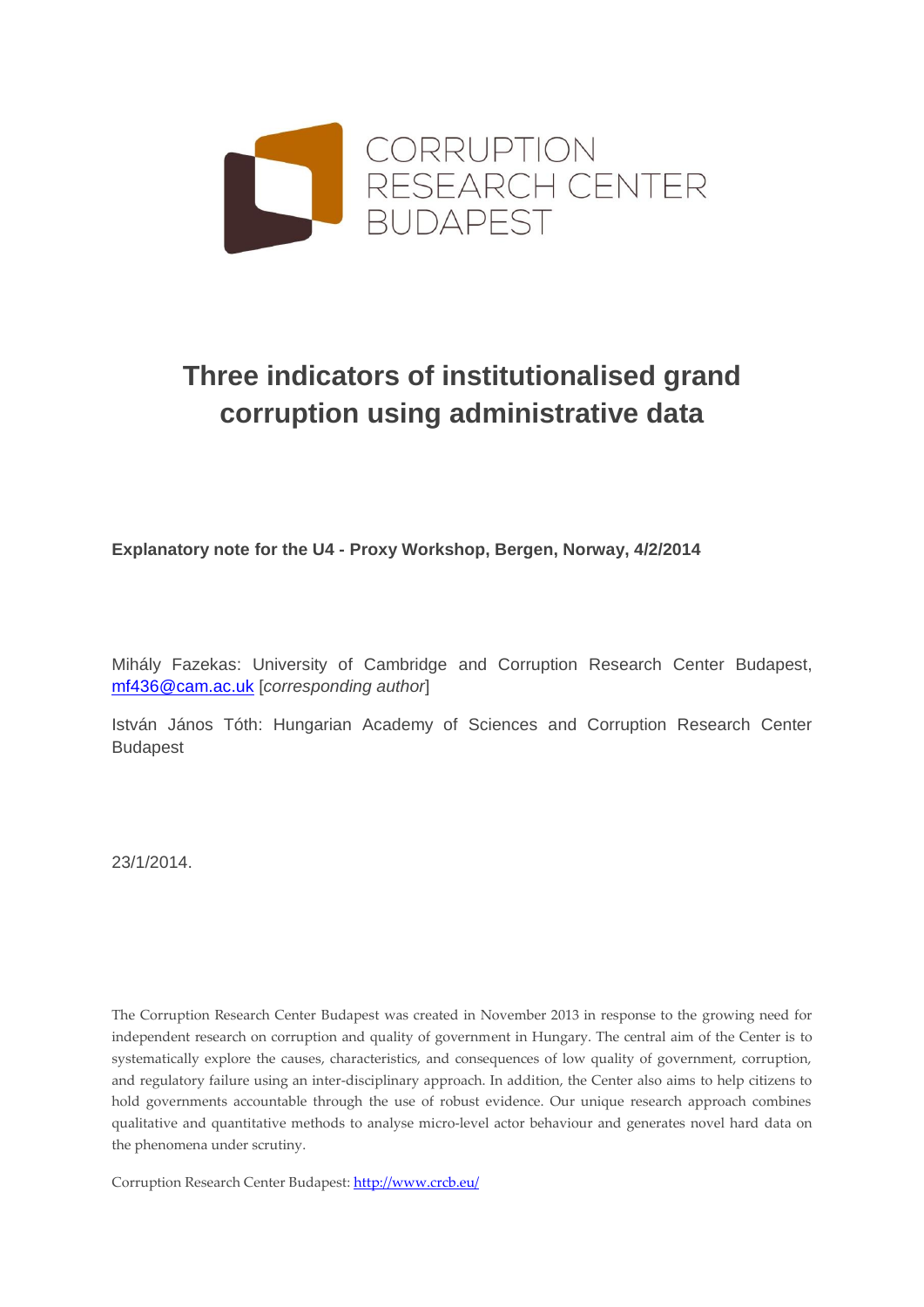

This explanatory note provides background for the Proxy Workshop presentation of the team from the Corruption Research Center Budapest (Hungary) and the University of Cambridge (UK). It is intended to provide a snapshot of the ongoing work and to guide the reader to the more thorough discussion of measurement and results.

# **1. What is measured exactly?**

In order to harness the large amounts of previously unexploited data as well as to reflect the large monetary value and its crucial importance in the functioning of governments, corruption is measured in the domain of public procurement. While public procurement corruption can manifest in a diversity of forms, the empirical analysis concentrates only on one form in order to focus attention on corruption which most likely has the widest ramification for democracy, provision of public goods, and development: institutionalised grand corruption. This type of corruption results from the joint action of public institutions and private firms, typically to the detriment of citizens financing public spending. The working definition adopted is the following:

*institutionalised grand corruption in public procurement refers to the particularistic allocation and performance of public procurement contracts by bending universalistic*  rules and principles of good public procurement in order to benefit a group of *individuals while denying access to all others.*

Without providing a critical discussion of relevant scholarship, it must be clear that this definition steers clear from the often-quoted definition of corruption - *the misuse of public office for private gain* (Rose-Ackerman, 1978) – by stressing the importance of open access, universalism, and impartiality in public spending (for related approaches to corruption see: Mungiu-Pippidi, 2006; North, Wallis, & Weingast, 2009; Rothstein & Teorell, 2008).

# **2. Core elements of a unique measurement approach**

The starting point is that neither surveys of corruption, nor detailed audits and case studies are general and reliable enough for policy purposes and testing scientific theories (Sequeira, 2012). There are also a number of promising 'objective' indicators which are nevertheless either too narrow in focus or too expensive to replicate (for an overview see: Fazekas, et al., 2013a). While these can be part of a wider measurement strategy, harnessing Big Data - the immensely increasing speed and amount of data created which covers virtually the whole spectrum of social life - holds the promise of providing the much sought after new indicators.

By implication, the measurement approach seeks to provide indicators which

- are available on a real-time basis from electronic sources,
- solely derive from 'objective' administrative data describing actor behaviour,
- are defined on the micro level such as individual transactions,
- allow for consistent comparisons across countries, organisations, and time, and
- rest on a thorough understanding of the corrupt rent extraction process in its context.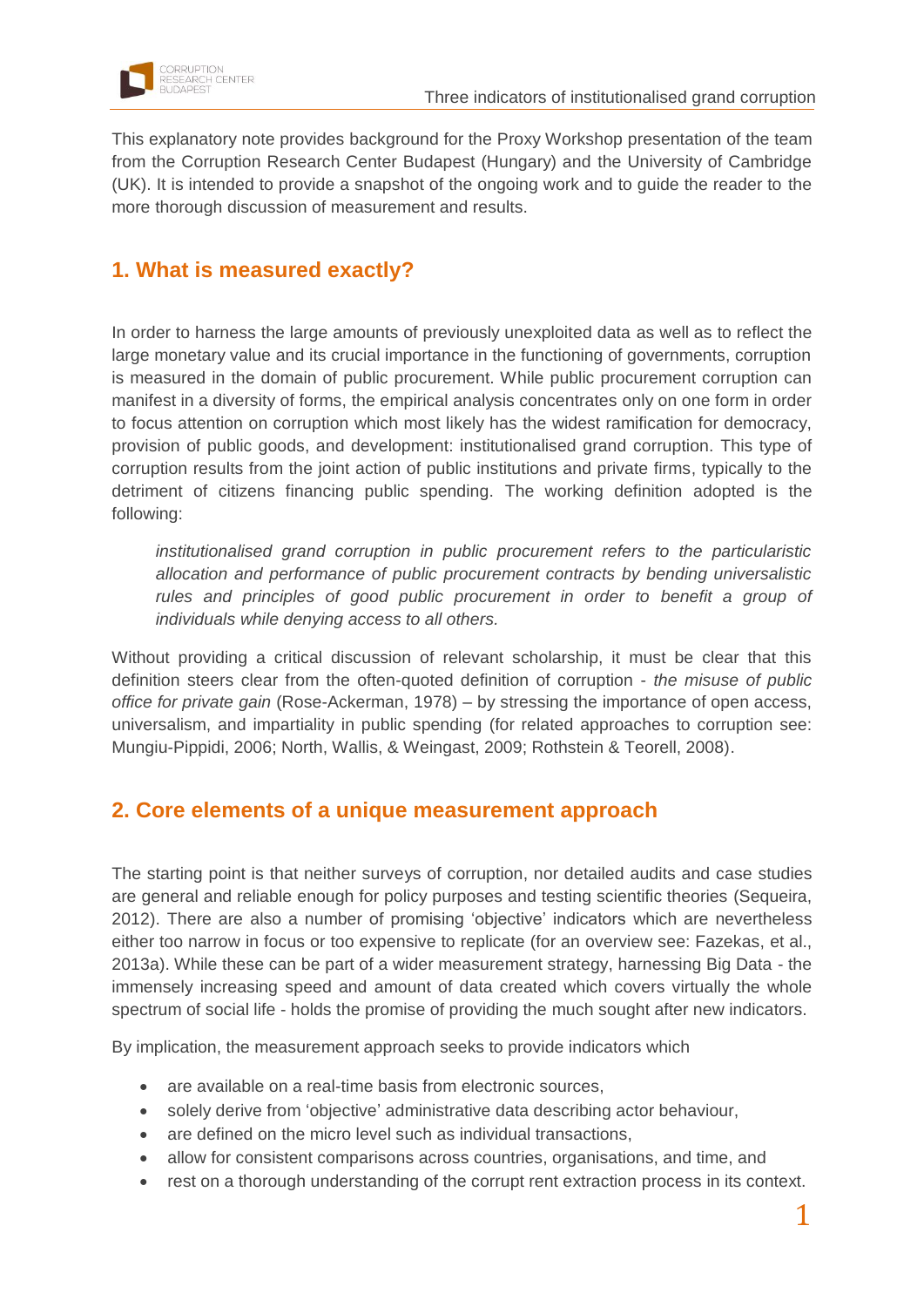

This approach requires a combination of qualitative and quantitative methods where the two works closely together.

While corruption is clandestine, it must leave traces in official records of public procurement, company ownership, and firm financial information. As open access, fair competition, and transparency are prescribed by legal frameworks across every developed and in many less developed countries; corruption, that is particularistic limitations on open access, has to pretend that it is fully legal. This characteristic of institutionalised grand corruption in public procurement creates the opportunity for an *indirect measurement approach following from anomalies of open market competition*. In addition, the *competition between corrupt groups* and especially the change of power between them (e.g. which predatory elite group forms government) create a unique opportunity to separate what is open competition and what is only a pretence of it.

The proposed measurement approach is general as long as the underlying data is available and sufficient understanding of each country's context is warranted. The data presented here only come from Hungary which could be treated as a pilot country for a wider measurement exercise. Pointing at the use in comparative research, the approach has already been tried out on Czech and Slovakian data (Fazekas, et al., 2013d).

### **3. Data sources and feasibility**

The heart of the database derives from Hungarian *public procurement* announcements of 2009-2012. The data represent a complete database of all public procurement procedures conducted under Hungarian Public Procurement Law. It contains variables appearing in 1) calls for tenders, 2) contract award notices, 3) contract modification notices, 4) contract completion announcements, and 5) administrative corrections notices. The quantitative database was compiled by, first, capturing the text files of the announcements from the official online source<sup>1</sup>; second, applying a complex automatic and manual text mining strategy, leading to variables with clear meaning and well-defined categories. As long as data is available electronically, data collection and analysis can be done from any location. Variables of interest are, for example, the name of winner companies, the value of contracts, the deadline of submitting bids. For a full discussion see: Fazekas, et al. (2013a).

Comparable data sets can be constructed with the same methodology from national public records for example in all EU countries, the US, Russia, Brazil, or Chile for the last 6-8 years [\(Table 1\)](#page-3-0). Development agencies such as the EuropeAid<sup>2</sup> or UKaid<sup>3</sup> have similar systems of announcing public procurement tenders which warrant the feasibility of our approach in developing country contexts. Multiple development agencies' tenders can even be accessed at a single site, Development Business<sup>4</sup>.

 $\overline{a}$ 

Hungarian Public Procurement Bulletin: <http://www.kozbeszerzes.hu/nid/KE> (in Hungarian)

<sup>&</sup>lt;sup>2</sup> [http://ec.europa.eu/europeaid/work/funding/index\\_en.htm](http://ec.europa.eu/europeaid/work/funding/index_en.htm)<br><sup>3</sup> https://europierpertel.dfid.gov.uk/eelfeen.jpe/peace/public/

<https://supplierportal.dfid.gov.uk/selfservice/pages/public/publicBulletinSearch.cmd>

<sup>4</sup> <http://www.devbusiness.com/Default.aspx>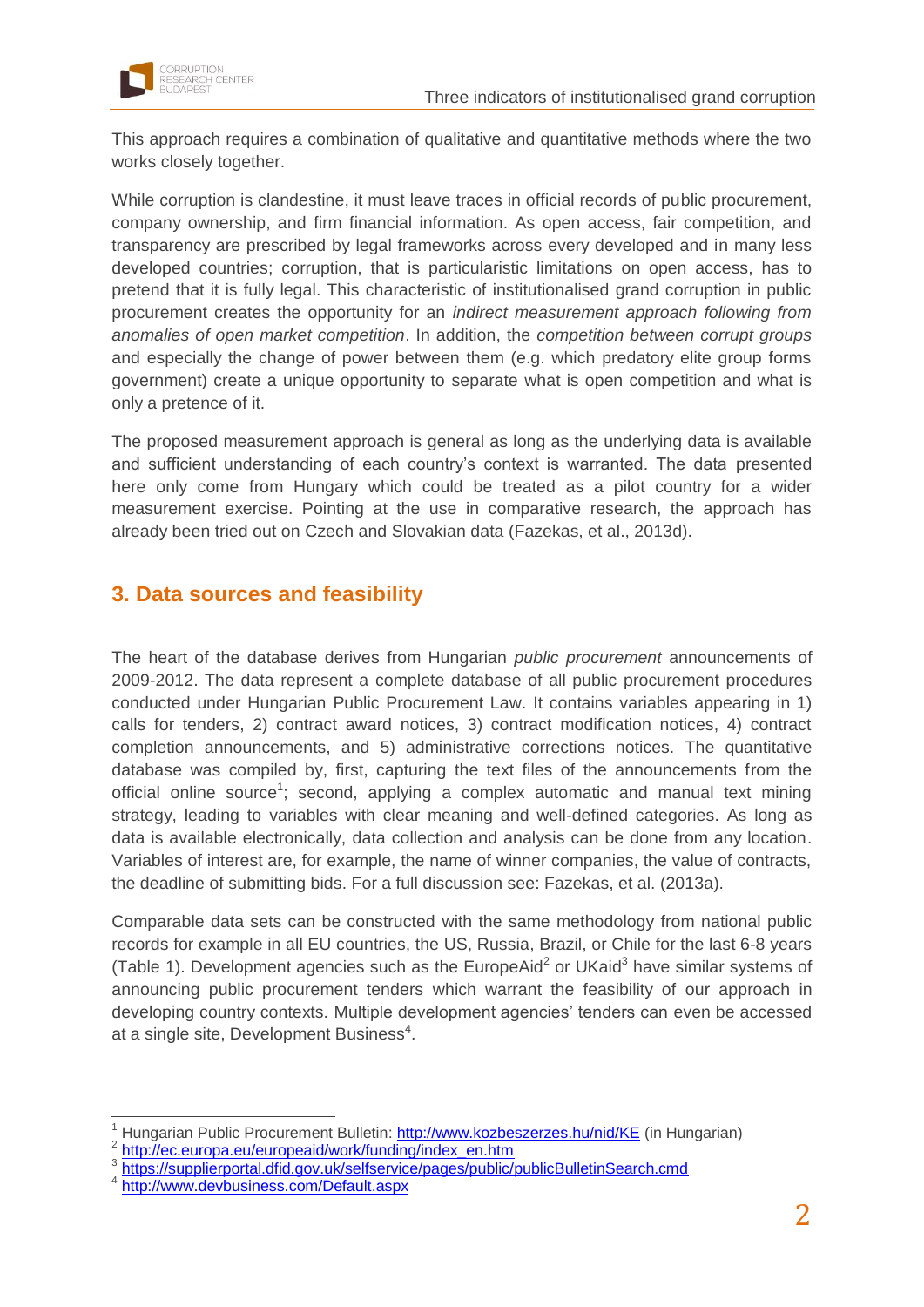

A crucial difference between data collection from such sources and say survey measurement, is that once the data capture and database structuring algorithms are in place, real-time and ongoing data collection is very cheap. In addition, the scope of data availability depends on the regulation of public procurement allowing for national governments and donor agencies to extend the scope of measurement at a low cost.

| Country           | Data-source                                                 | Key online source                                   | Minimum threshold<br>(2012, classical issuer,<br>services, EUR) <sup>5</sup> | Period                 |
|-------------------|-------------------------------------------------------------|-----------------------------------------------------|------------------------------------------------------------------------------|------------------------|
| <b>Brazil</b>     | Portal da Transparencia<br>Governo Federal                  | http://transparencia.gov.br                         | $4,730^{6}$                                                                  | 2004-2012              |
| Czech<br>Republic | Ministerstvo pro místní<br>rozvoj ČR                        | http://www.isvzus.cz/usisv<br>z/                    | 39,000                                                                       | 2006-2012              |
| Chile             | Mercado Público                                             | https://www.mercadopubli<br>co.cl/Portal/login.aspx | $30,300^{7}$                                                                 | 2003-2012              |
| EU                | <b>Tenders Electronic Daily</b>                             | http://ted.europa.eu/                               | 130,000                                                                      | 2005-2012              |
| Hungary           | Közbeszerzési Értesítő                                      | http://www.kozbeszerzes.<br>hu/                     | 27,300                                                                       | 2005-2012              |
| Romania           | eLicitatie                                                  | http://www.e-licitatie.ro/                          | 30,000                                                                       | 2007-2012              |
| Russia            | Goszakupki                                                  | www.zakupki.gov.ru                                  | 2.500                                                                        | 2006-2012 <sup>8</sup> |
| Slovakia          | Úrad pre verejné<br>obstarávanie                            | http://tender.sme.sk/en/                            | 30,000                                                                       | 2005-2012              |
| <b>UK</b>         | <b>UK Contracts Finder</b>                                  | http://www.contractsfinder<br>.businesslink.gov.uk/ | 11,600                                                                       | 2000-2012              |
| <b>US</b>         | <b>Federal Procurement Data</b><br>System - Next Generation | https://www.fpds.gov/fpds<br>ng cms/                | 1,850                                                                        | 2004-2012              |

<span id="page-3-0"></span>**Table 1. Overview of contract-level public procurement data availability in selected countries and regions, 2000-2012**

While such public procurement data typically cover a large portion of public spending as well as GDP (for example, 3-9% of annual GDP in Czech Republic, Hungary, and Slovakia), they still only contain information on procedures under national procurement laws. These laws often exclude small contracts and tenders of special importance such as defence. By implication, a typical public procurement database is a biased sample of total public procurement, containing only the larger and more heavily regulated cases. This bias makes the data well suited for studying more costly and more high-stakes corruption where coverage is close to complete. Although, as removing contracts from the remit of the national procurement law can in itself be part of corrupt strategies, there remains some non-random bias in the data which nevertheless can be estimated using alternative data sources (Fazekas, et al., 2013b).

 $\overline{a}$  $5$  National currencies are converted into EUR using official exchange rates of  $5/2/2013$  of the European Central Bank.

 $6$  2010, using exchange rate of 1 BRL=0.32 EUR

 $7$  Approximate value of 1000 UTM (monthly tributary units).

<sup>&</sup>lt;sup>8</sup> 2006-2010 only for some regions.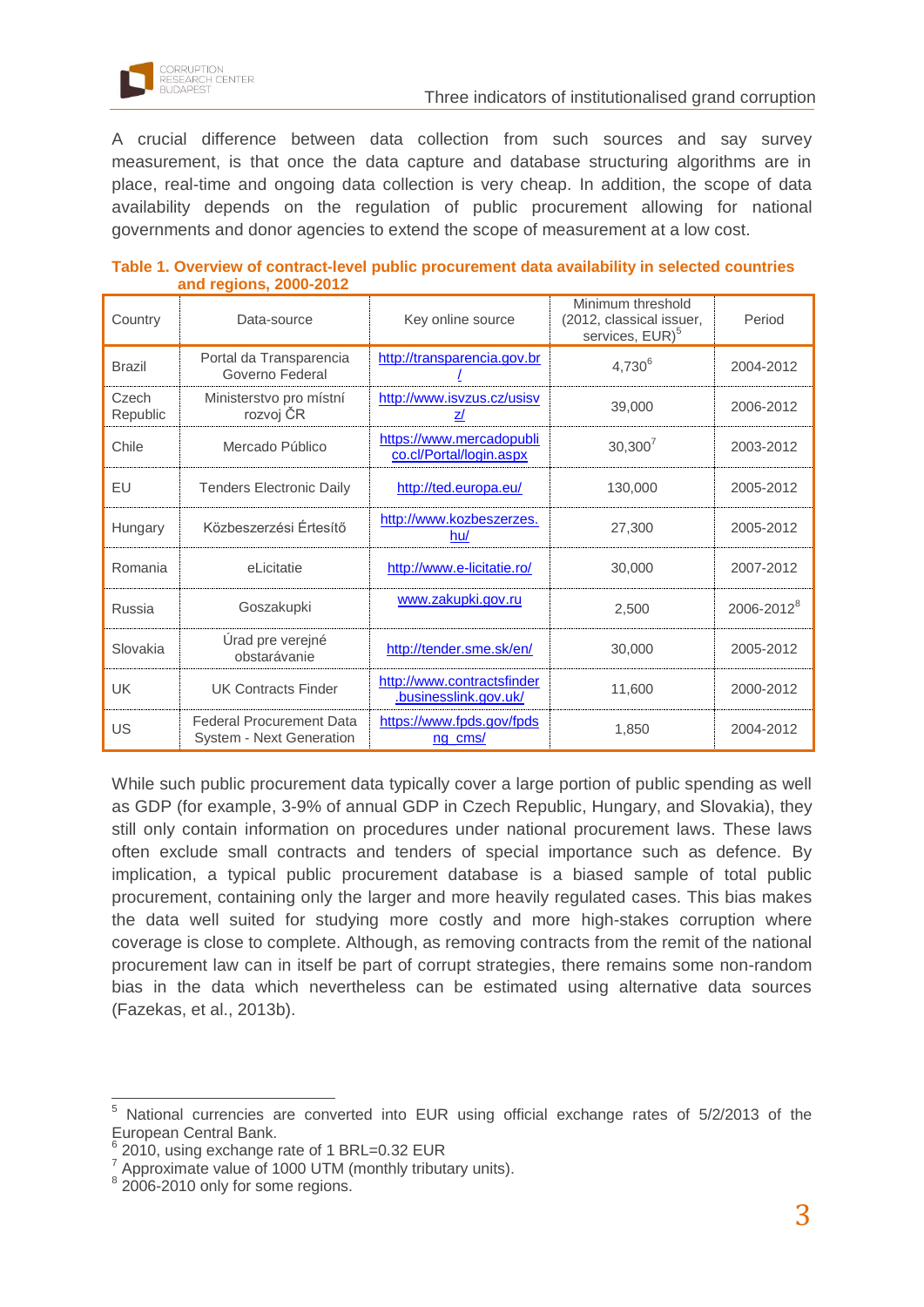

There are further administrative databases available in a wide range of countries which can greatly increase the usefulness of public procurement data. These describe institutional and individual actors taking part in public procurement:

- 1) political officeholder data: name, office/position, and party affiliation. Data comes from official list of elected officials and appointed office holders.
- 2) company financial and registry data: annual turnover, annual profit, data of incorporation. Data comes from official company registry and annual financial statements submitted by companies to the government.
- 3) company ownership and management data: name, position, and stake. Data comes from official company registry.

In some countries such as Hungary, the publication of the list of final owners and annual financial figures are preconditions for bidding in public procurement. This suggests that even in countries without reliable company registries, such information can be obtained if regulation prescribes it.

# **4. Overview of the proposed indicators**

Institutionalised grand corruption in public procurement manifests in multiple forms and leaves many marks in official records; hence, many indicators can be built following the same indicator building logic. The proposed indicators aim to capture different aspects of the rent extraction process:

- 1. Corruption Risk Index (CRI) captures corruption in the generation and allocation of rents;
- 2. Political Influence Indicator (PII) gauges the influence of the political group in power on companies' public procurement success;
- 3. Political Control Indicator (PCI) marks the direct political control of public procurement contractors.

As indirect indicators of corruption are only approximate and contain a degree of error, using multiple indicators to characterise the same country, organisation, or transaction is likely to increase precision. In addition, different measurements allow for a more profound understanding of the underlying social structures maintaining corruption and keeping those in power who benefit from it.

The three indicators have different data requirements even though all three of them require public procurement data [\(Table 2\)](#page-5-0). This implies that data collection can be prioritised depending on which indicator is more valuable.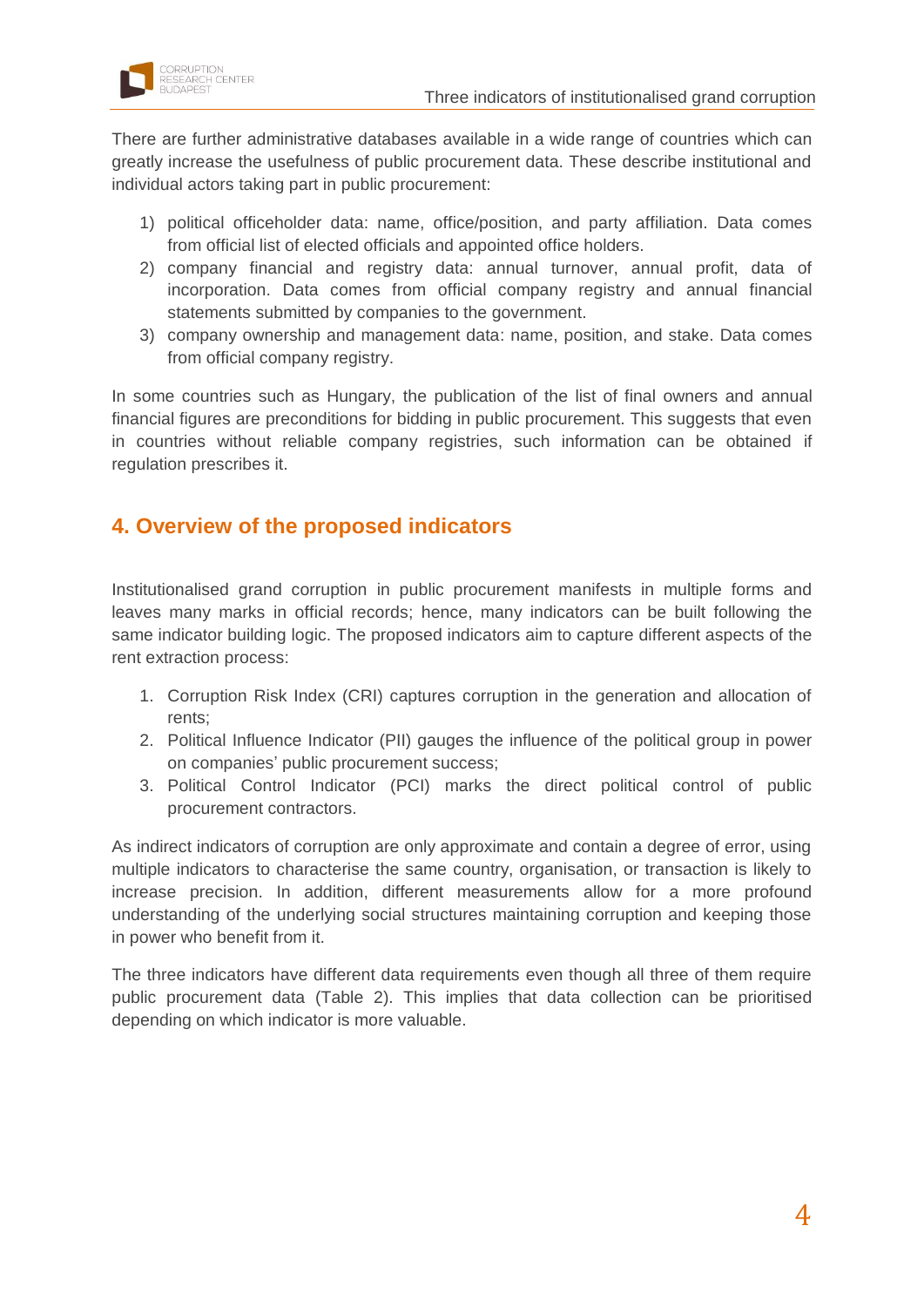| Corruption indicator                | Procurement<br>data | Political<br>officeholder list | Company<br>financial data | Company<br>ownership data |
|-------------------------------------|---------------------|--------------------------------|---------------------------|---------------------------|
| Corruption Risk Index (CRI)         |                     |                                |                           |                           |
| Political Influence Indicator (PII) |                     |                                |                           |                           |
| Political Control Indicator (PCI)   |                     |                                |                           |                           |

#### <span id="page-5-0"></span>**Table 2. Data sources needed for indicator building**

This is work in progress, not all indicators are fully documented and finalised, while there are further indicators 'in the making'.

#### **4.1 Corruption Risk Index (CRI)**

CRI measures the probability that the principle of open access is violated in the process of awarding and performing public procurement contracts in order to serve corrupt rent extraction by a select few. In other words, it expresses the probability of tender issuers pretending that tenders are competitive as prescribed by law while restricting competition to award contract to a well-connected bidder recurrently. CRI is a composite index of elementary corruption risk indicators capturing 'corruption techniques' such as tailoring eligibility criteria to fit a single company or using exceptional procedure types to limit openness of competition. It reflects a corrupt rent extraction logic where elementary corruption techniques are systematically used for restricting access and recurrently benefiting the same winner.

CRI is constructed in a three steps:

- 1) A long list of elementary corruption indicators is identified (30+ indicators) which are proven to indicate corruption in *some* cases, using qualitative methods like review of international academic literature, media content analysis, review of court judgements, and key informant interviews (Fazekas, et al., 2013b).
- 2) Those indicators are selected from the long list which prove to be systematically linked to restricted access as captured by single bidder contracts *as well as* to recurrent contract award to the same company as captured by winner contract share over 12 months. Regression analysis controlling for alternative explanations such as market specificities and low state capacity is used for identifying such indicators (Fazekas, et al., 2013a). In practical terms, corruption indicators that are significant and substantial in *both* regression models are selected<sup>9</sup>.
- 3) CRI is calculated as the weighted sum of selected elementary corruption risk indicators where each elementary indicator is weighted to reflect its strength in predicting lack of competition and recurrent contract award. In addition, CRI is normed in order to fall in the 0-1 band. For the list of components and their weights see [Table 3.](#page-6-0)

The resulting CRI can take any value between 0 and 1, where 0 means minimal or no corruption risk and 1 means maximal corruption risk observed.

 $\overline{a}$  $9$  Each of the two generic regressions analyses are run with multiple specifications in order to check for robustness.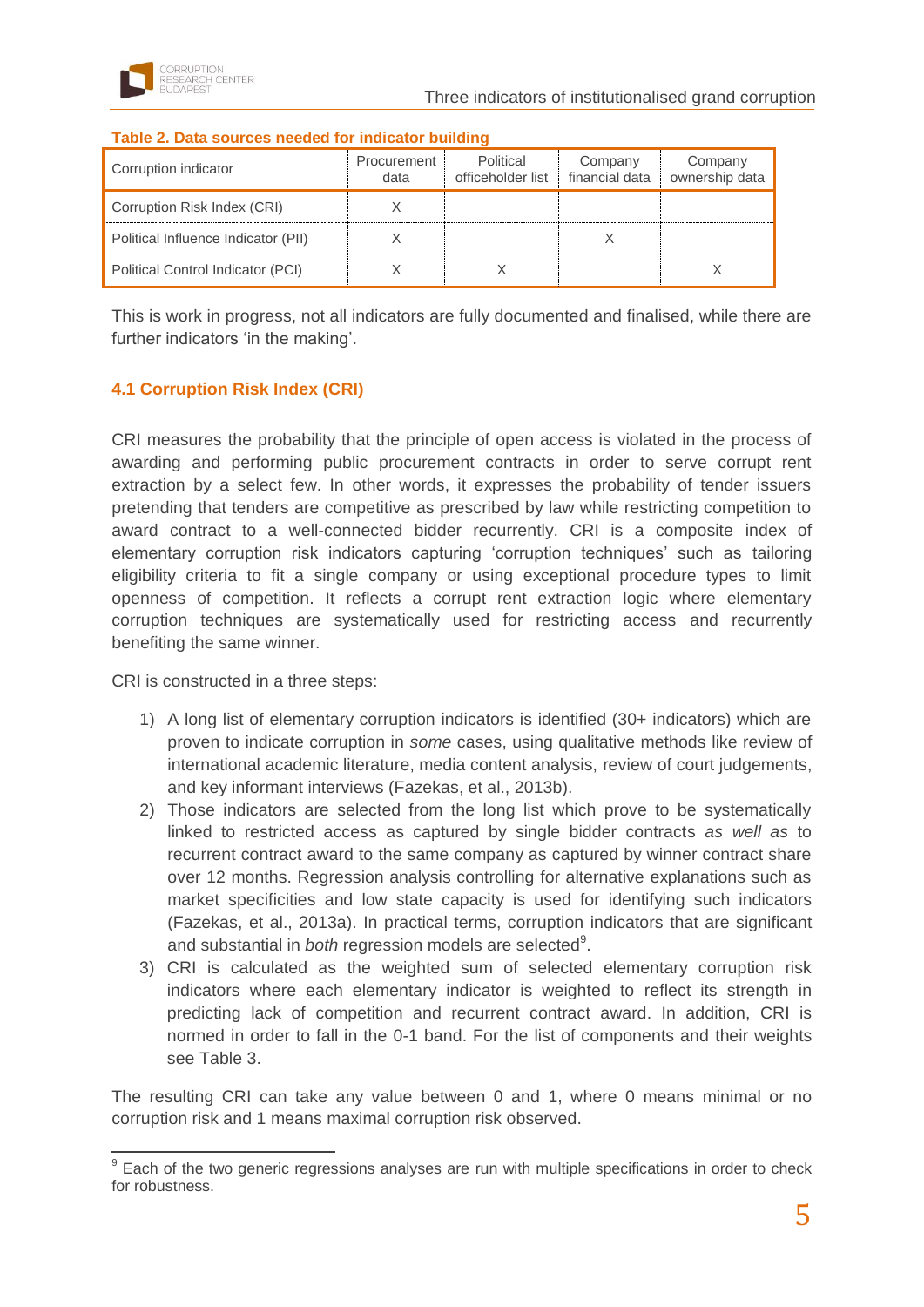

#### <span id="page-6-0"></span>**Table 3. Component weights of CRI reflecting variable and category impact on corruption outcomes**

| variable                                                                                      | component weight |  |  |  |  |
|-----------------------------------------------------------------------------------------------|------------------|--|--|--|--|
|                                                                                               |                  |  |  |  |  |
| single received/valid bid                                                                     | 0.096            |  |  |  |  |
| no call for tenders published in official journal                                             | 0.096            |  |  |  |  |
| procedure type                                                                                |                  |  |  |  |  |
| ref. cat.=open procedure                                                                      | 0.000            |  |  |  |  |
| 1=invitation procedure                                                                        | 0.048            |  |  |  |  |
| 2=negotiation procedure                                                                       | 0.072            |  |  |  |  |
| 3=other procedures                                                                            | 0.096            |  |  |  |  |
| 4=missing/erroneous procedure type                                                            | 0.024            |  |  |  |  |
| length of eligibility criteria (deviation from market average)                                |                  |  |  |  |  |
| ref.cat.=length<-2922.125                                                                     | 0.000            |  |  |  |  |
| 1=-2922.125 <length<=520.7038< td=""><td>0.024</td></length<=520.7038<>                       | 0.024            |  |  |  |  |
| 2= 520.7038 <length<=2639.729< td=""><td>0.048</td></length<=2639.729<>                       | 0.048            |  |  |  |  |
| 3= 2639.729 <length< td=""><td>0.072</td></length<>                                           | 0.072            |  |  |  |  |
| 4= missing length                                                                             | 0.096            |  |  |  |  |
| short submission period                                                                       |                  |  |  |  |  |
| ref.cat.=normal submission period                                                             | 0.000            |  |  |  |  |
| 1=accelerated submission period                                                               | 0.048            |  |  |  |  |
| 2=exceptional submission period                                                               | 0.072            |  |  |  |  |
| 3=except. submission per. abusing weekend                                                     | 0.096            |  |  |  |  |
| 4=missing submission period                                                                   | 0.024            |  |  |  |  |
| relative price of tender documentation                                                        | 0.000            |  |  |  |  |
| ref.cat.= relative price=0                                                                    | 0.000            |  |  |  |  |
| 1= 0 <relative price<="0.0004014&lt;/td"><td>0.000</td></relative>                            | 0.000            |  |  |  |  |
| 2= 0.0004014 <relative price<="0.0009966&lt;/td"><td>0.096</td></relative>                    | 0.096            |  |  |  |  |
| 3= 0.0009966 <relative price<="0.0021097&lt;/td"><td>0.064</td></relative>                    | 0.064            |  |  |  |  |
| 4= 0.0021097 <relative price<="" td=""><td>0.032</td></relative>                              | 0.032            |  |  |  |  |
| 5=missing relative price                                                                      | 0.000            |  |  |  |  |
| call for tenders modification                                                                 | 0.096            |  |  |  |  |
| weight of non-price evaluation criteria                                                       | 0.000            |  |  |  |  |
| ref.cat.= only price                                                                          | 0.000            |  |  |  |  |
| 2= 0 <non-price criteria="" weight<="0.4&lt;/td"><td>0.000</td></non-price>                   | 0.000            |  |  |  |  |
| 3= 0.4 <non-price criteria="" weight<="0.556&lt;/td"><td>0.048</td></non-price>               | 0.048            |  |  |  |  |
| 4= 0.556 <non-price criteria="" td="" weight<1<=""><td>0.096</td></non-price>                 | 0.096            |  |  |  |  |
| 5=only non-price criteria                                                                     | 0.000            |  |  |  |  |
| procedure annulled and re-launched subsequently                                               | 0.096            |  |  |  |  |
| length of decision period                                                                     |                  |  |  |  |  |
| ref.cat.= 44 <decision period<="182&lt;/td"><td>0.000</td></decision>                         | 0.000            |  |  |  |  |
| 1= decision period <= 32                                                                      | 0.064            |  |  |  |  |
| 2= 32 <decision period<="44&lt;/td"><td>0.032</td></decision>                                 | 0.032            |  |  |  |  |
| 4= 182 <decision period<="" td=""><td>0.096</td></decision>                                   | 0.096            |  |  |  |  |
| 5= missing decision period                                                                    | 0.000            |  |  |  |  |
| contract modified during delivery                                                             | 0.096            |  |  |  |  |
| contract extension(length/value)                                                              |                  |  |  |  |  |
| ref.cat.= c.length diff.<=0 AND c.value diff.<=0.001                                          | 0.000            |  |  |  |  |
| 2= 0 <c. 0.001<c.value="" d.<="0.24&lt;/td" length="" or=""><td>0.096</td></c.>               | 0.096            |  |  |  |  |
| 3= 0.162 <c. 0.24<c.="" diff.="" diff.<="" length="" or="" td="" value=""><td>0.000</td></c.> | 0.000            |  |  |  |  |
| 4= missing (with contr. completion ann.)                                                      | 0.048            |  |  |  |  |
| 5= missing (NO contr. completion ann.)                                                        | 0.000            |  |  |  |  |
| winner's contract share                                                                       | 0.096            |  |  |  |  |
|                                                                                               |                  |  |  |  |  |

While CRI is defined on the level of individual public procurement tenders it can also be aggregated to characterise organisations, markets, or countries over time. For example, [Figure 1](#page-7-0) demonstrates the changing distributions of organisation-level CRI in Hungary throughout 2009-2012 pointing at an increasing average corruption risk.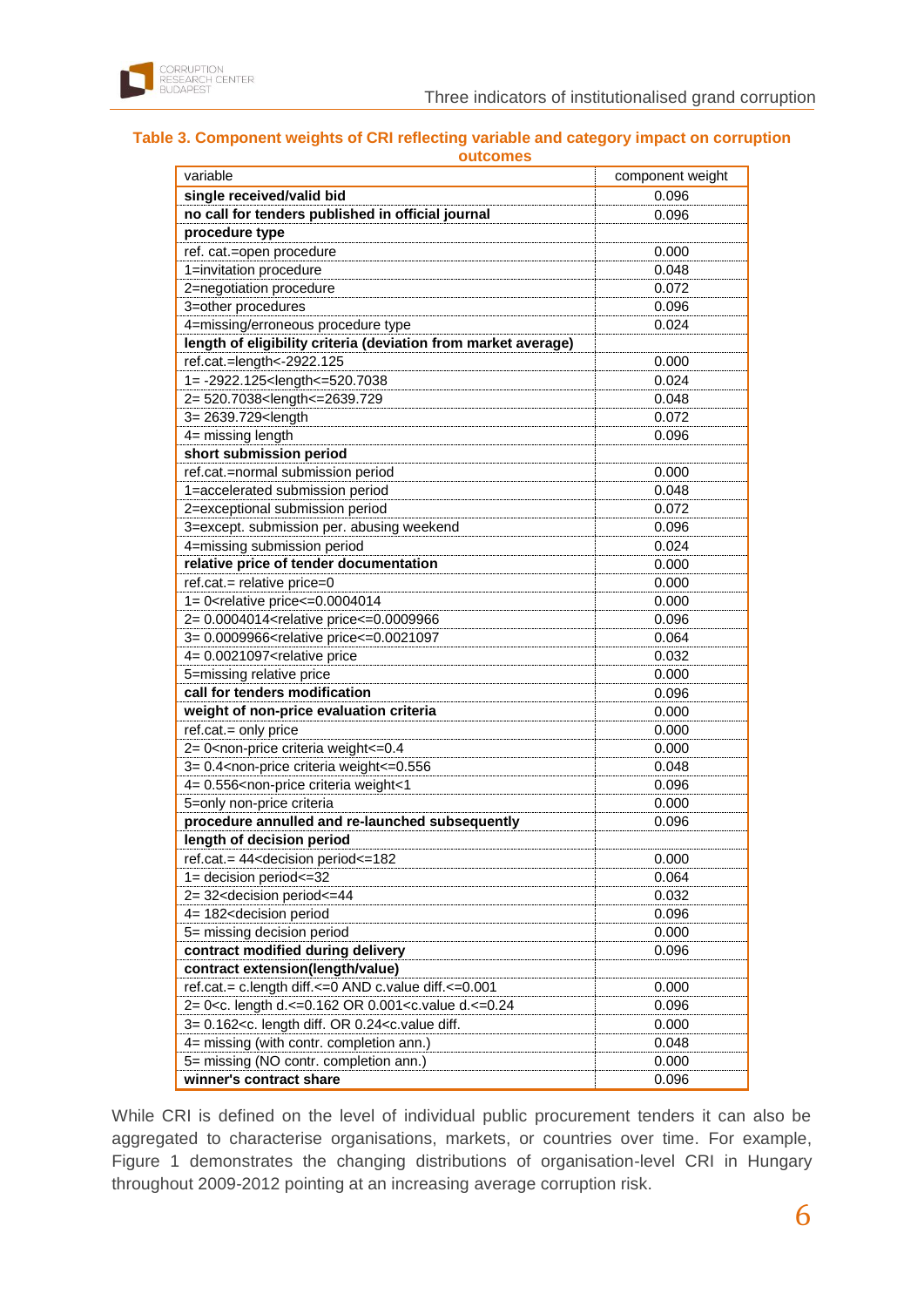<span id="page-7-0"></span>

#### **Figure 1. Distributions of public organisations' CRI by year, Hungary, N=2841**

### **4.2 Political Influence Indicator (PII)**

PII indicates whether a company's success on the public procurement market depends on the political group in power at the national or local level. Such companies are identified by the change in total company contract volume due to government change. Those companies are designated as politically connected companies whose change in contract volume cannot be explained by standard economic explanations of market success such as main market or prior investment *and* whose deviation from the standard economic explanatory model is very large.

In order to separate favouritism from other influences, PII is created in three steps:

- 1) A range of baseline regressions are run to explain contract volume at the firm-level controlling for standard economic factors influencing market success. First, the simplest of these regressions is when total contract value difference from before to after national government change is analysed (Fazekas, et al., 2013c). Second, companies' contract volume is regressed over time looking for a structural break in the time series falling at the year of national government change. Third, municipallevel diversity can be exploited by regressing company contract volume per municipality on the sample of municipalities with change of local government.
- 2) Benchmarks are generated by running the same regressions, but this time for years different than the change of national government and for municipalities where there was no change of local government.
- 3) Those companies are marked for which the differences between baseline and benchmark regressions are significant and substantial for *every* regression.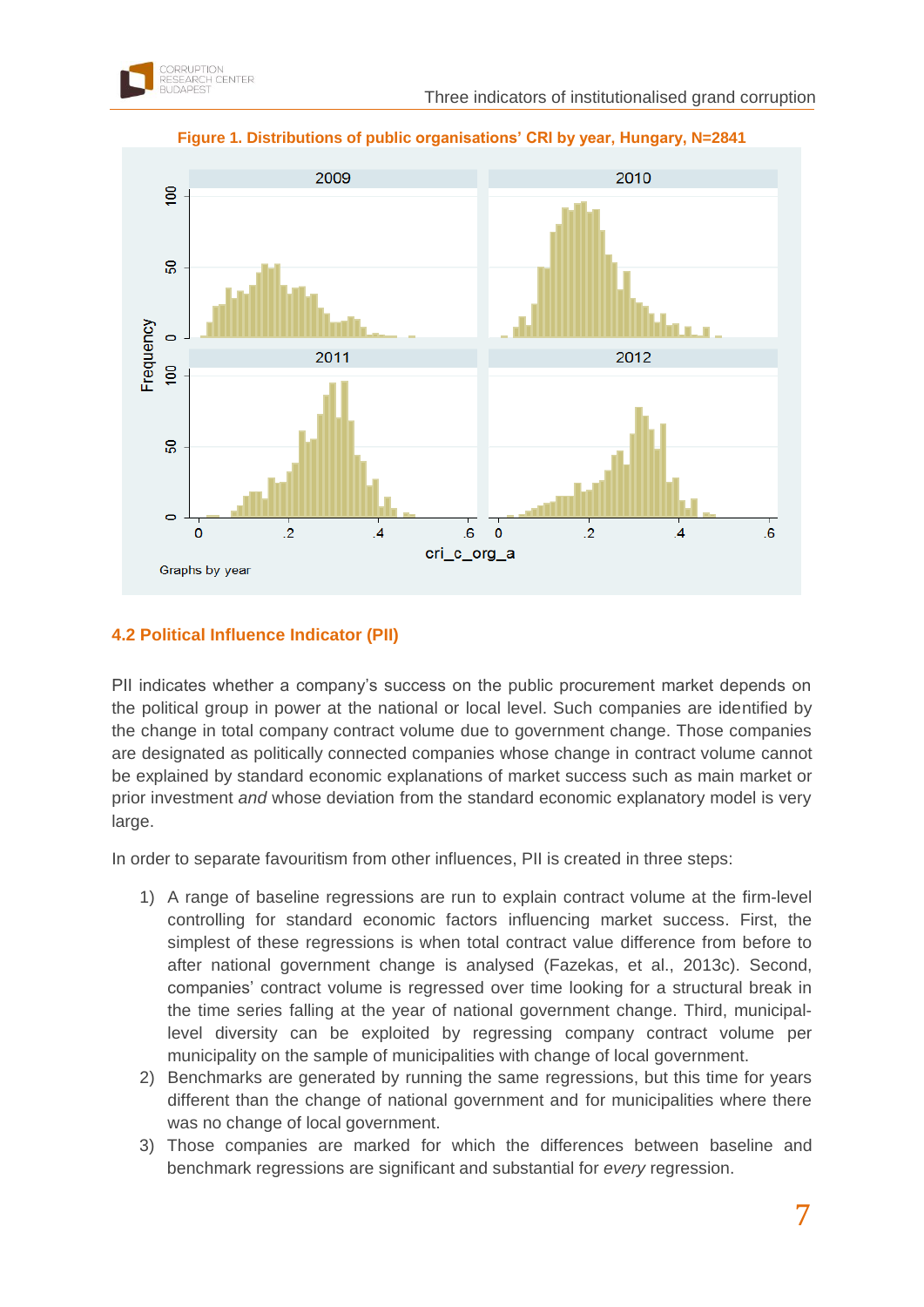

As a result, PII takes the value of 0 *or* 1, where 0 means that the company's public procurement market success does not depend on which government is in power, and 1 means that it does.

While PII indicates companies' indirect political connections, it can also be used for characterising markets, public organisations, or whole countries. For example, [Figure 2](#page-8-0) depicts combined market shares of companies depending on how well their behaviour fits a standard economic model (for details of regressions see: Fazekas, et al., 2013c). This suggests that more than half of the Hungarian public procurement market may be controlled by firms who systematically deviate from a standard economic logic reflecting company size, main market, profitability, and prior investment. These results are only indicative, work is in progress.

<span id="page-8-0"></span>



### **4.3 Political Control Indicator (PCI)**

PCI measures whether a public procurement winning company has direct political connections. Political connections are defined as the winning firm's owners or managers holding a political office, where political office is broadly defined as elected national and local representatives and high-level appointed public officials such as supreme court judges or heads of national police force.

PCI is created in three steps (Fazekas et al., 2013a):

1) The list of names of all the owners and managers of companies winning public procurement contracts is identified and biographical information such as date of birth is obtained from official registries.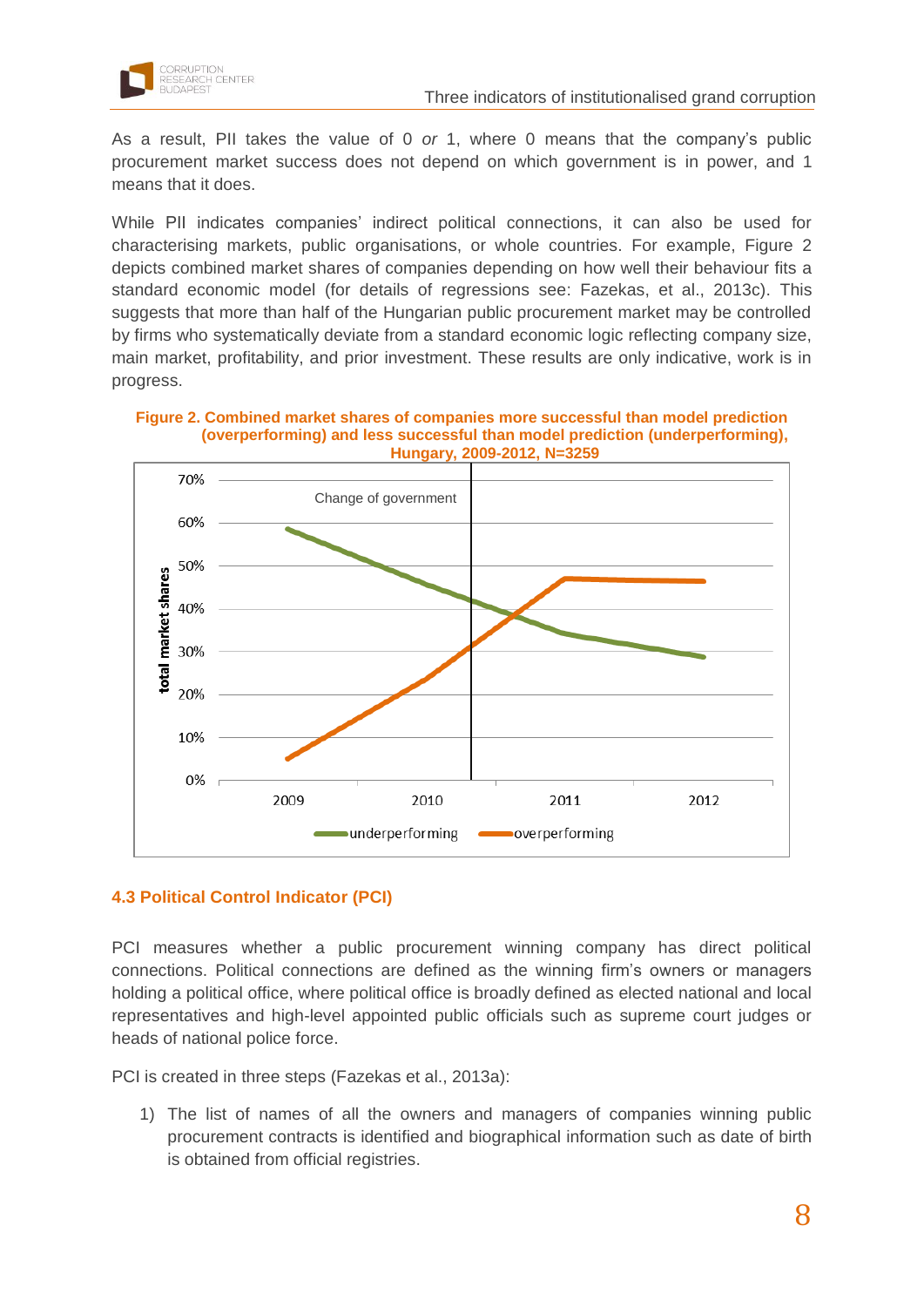

- 2) The list of names of political officeholders is created and additional biographical data is collected using official sources such as the electoral register.
- 3) Winning companies are designated as having political connections if at least one of their owners or managers has held or still holds a political office (i.e. appear in both name lists with the corresponding biographical information being identical). Where no additional biographic information is available for verifying the identity of individuals, matching likelihood is estimated using name frequency and organisation seat geographical distance.

As a result, PCI can take the value of 0 *or* 1, where 0 means that the company has no direct political connection and 1 means that it has at least one such connection.

While foreign owned companies may be less likely to have owners with national political office, they may well appoint top managers and board members in their national subsidiaries who are politically involved to secure local knowledge and useful ties.

Similarly to CRI and PII, PCI can also be used for characterising markets, public organisations, or whole countries.

### **5. The issue of validity**

Clearly, none of the three proposed measures indicate institutionalised grand corruption directly. However, they are designed so that they signal the likelihood of institutionalised grand corruption to occur. Unfortunately, in systematically corrupt environments, we cannot rely on courts to validate our indicators: first, because they are highly likely to fail to uncover and prosecute most of the corruption cases (i.e. problem of false negatives); second, because they are also likely to hand out biased judgements serving political purposes (i.e. problem of false positives). By implication, the validation of indicators has to rely on alternative methods. We have conducted numerous validation tests with positive results (further work in progress). These fall in four broad categories:

- 1) **Internal validity** confirmed by the set-up of indicators themselves such as the clarity of indicator building logic, the richness of qualitative evidence supporting components of each indicator, and the quality or regression models used for singling out corruption from other factors such as state capacity or market specificities.
- 2) **External validity established by the co-variation between the three lead indicators** which is expected to be only moderately strong as they indeed capture different aspects of the corrupt rent extraction process in public procurement with their individual flaws (for details see: Fazekas, et al., 2013a). Nevertheless, no covariation would be a strong argument against validity. For example, the significantly and considerably higher CRI of politically connected firms compared to firms without political connections delivers a strong argument for indicator validity [\(Table 4\)](#page-10-0). In a similar vein, companies with political connections (PCI=1) are 6% more likely to have over or under-performed compared to our economic model (PII=1).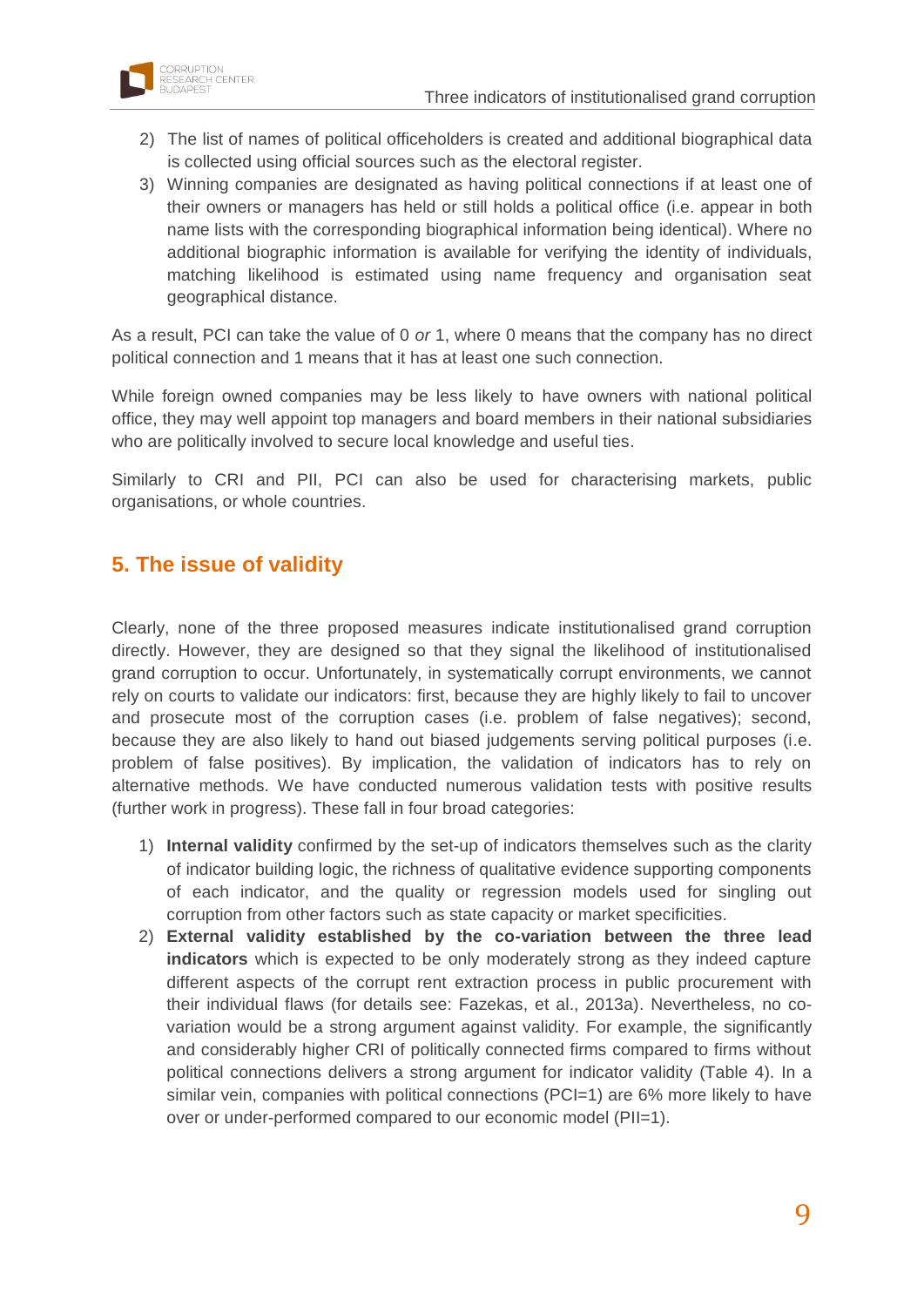

| 2009-2012                            |      |                 |           |           |                   |       |
|--------------------------------------|------|-----------------|-----------|-----------|-------------------|-------|
| Group                                | N    | <b>Mean CRI</b> | Std. Err. | Std. Dev. | 95% Conf.Interval |       |
| PCI=0 (no political connection)      | 2687 | 0.254           | 0.002     | 0.113     | 0.250             | 0.258 |
| PCI=1 (politically connected)        | 1318 | 0.264           | 0.003     | 0.112     | 0.258             | 0.270 |
| combined                             | 4005 | 0.257           | 0.002     | 0.113     | 0.254             | 0.261 |
| difference $[CRI(PCI=1)-CRI(PCI=0)]$ |      | $0.010***$      | 0.004     |           | 0.017             | 0.003 |

<span id="page-10-0"></span>**Table 4. Comparisons of mean CRI of politically connected and not connected firms, Hungary, 2009-2012**

3) **External validity indicated by further indicators** such as company profitability (Cole & Tran, 2011) or institutional integrity measures (Szente, 2011). For example, Fazekas et al. (2013a) finds that high CRI companies are 25% more profitable than low CRI companies. Or companies whose owners are registered in 'tax heaves' as measured by the Financial Secrecy Index (Tax Justice Network, 2013) are of significantly and considerably higher corruption risk [\(Figure 3\)](#page-10-1). While it is possible to check the proposed 'objective' indicators of institutionalised grand corruption against widely used survey measures such as government favouritism (World Economic Forum, 2010), it is expected that the difference in indicator scope and quality may lead to little to no correlation.

#### <span id="page-10-1"></span>**Figure 3. Mean CRI of companies with owners outside Hungary according to the Financial Secrecy Index of owner domicile, 2009-2012, N=414**



4) **External validity demonstrated by well-documented cases** is a tempting route to validation; however, due to weaknesses of courts in systematically corrupt environments, case selection may render such an exercise very difficult or impossible. However, contrasting organisations of very high corruption risks with those of very low risks based on rich qualitative scientific analysis may deliver a valuable validity test (work in progress).

The proposed validity tests must be understood only as indications of retrospective validity because the problem of reflexivity is particularly troubling in corruption research. This means that validity can be established in retrospect, but corrupt groups are likely to respond to changes in monitoring technology and detection probabilities. Hence, as soon as any of these indicators is used for monitoring corruption at large, indicator validity is expected to deteriorate due to efforts of corrupt actors to better hide their actions. This means that further refinements, also including the incorporation of further variables (role of regulator to constantly increase transparency!), are necessary for the indicators to remain valid.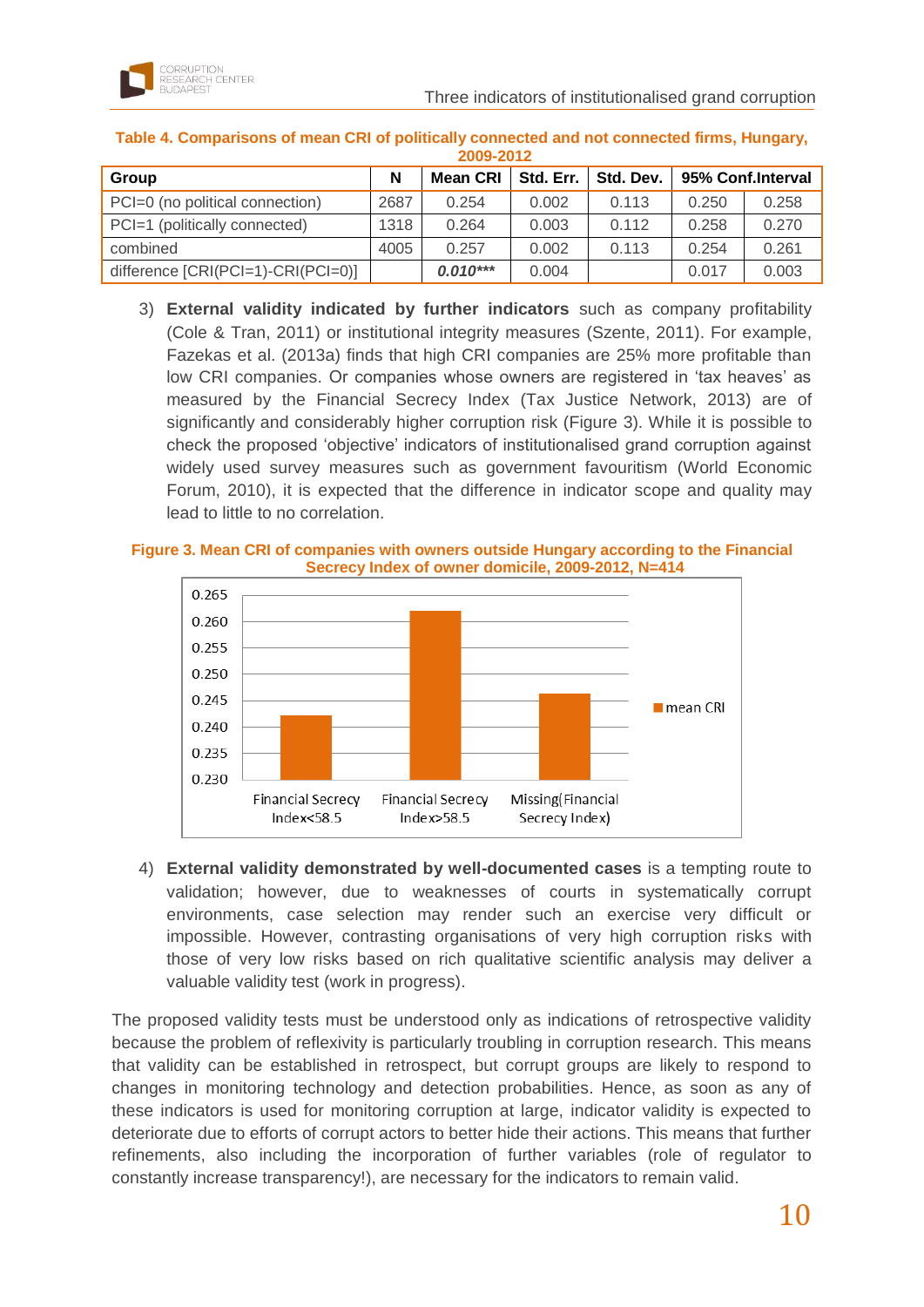

### **6. Potential for policy evaluation**

As the indicators of institutionalised grand corruption are defined at the micro level and available over long time periods for multiple countries, the possibilities for policy evaluation are manifold and highly sophisticated. Without being exhaustive, the indicator set can be used in four different levels:

- **Evaluating countries** against each other or the same country over time. For example, it is possible to track the overall value of public procurement spending 'touched by' corruption and link it to countries' institutional characteristics.
- **Evaluating large funding programmes** or spending lines such as EU structural funds spending in Central and Eastern Europe. This can be done, for example by comparing similar public procurement tenders which only differ in the source of financing (EU vs national) in terms of their corruption risks. [Figure 4](#page-11-0) depicts average CRI scores for EU and non-EU funded tenders throughout 2009-2012 in Czech Republic, Hungary, and Slovakia, suggesting that EU funding *increases* corruption risks in Czech Republic and Hungary (Fazekas, et al., 2013d).
- **Evaluating single regulatory changes** on procurement systems' corruption risks, such as the effect of loosening transparency regulations (Fazekas, et al., 2013a) or tightening requirements on the minimum number of bidding firms<sup>10</sup>.
- **Evaluating organisational reform** by, for example comparing similar public organisations some of which implemented organisation-level changes such as introducing an integrity management system.



<span id="page-11-0"></span>**Figure 4. Average CRI scores of EU and non-EU funded public procurement procedures, by country, 2009-2012, Ncz=39320, Nsk=15760 Nhu=38862**

 $\overline{a}$ <sup>10</sup> For a Czech example see:<http://blog.aktualne.centrum.cz/blogy/jiri-skuhrovec.php?itemid=21197>